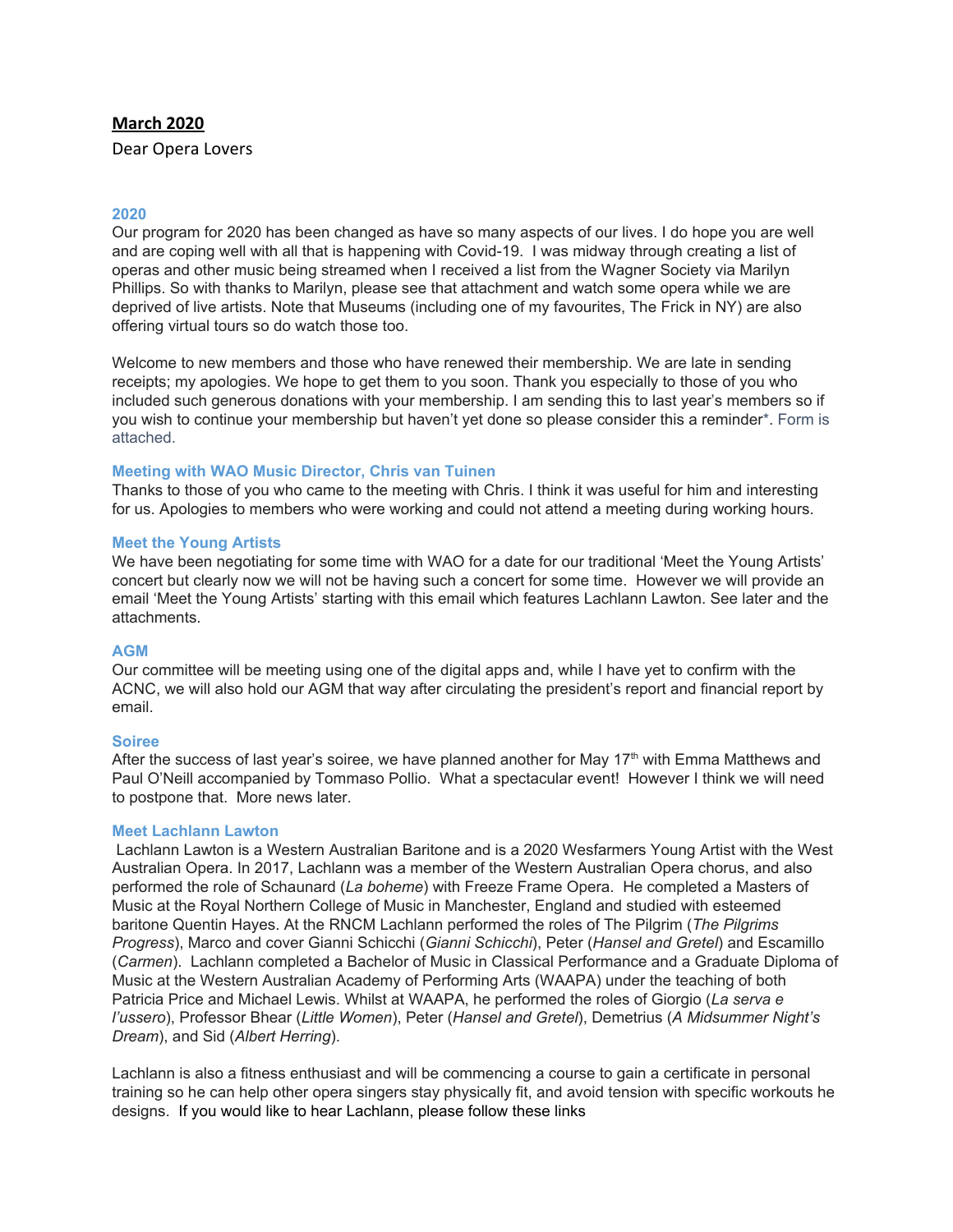[https://www.youtube.com/watch?v=\\_qif8r5Qvys](https://www.youtube.com/watch?v=_qif8r5Qvys) <https://www.youtube.com/watch?v=v5KuwVjZLiU>

### Future Plans

After finishing my master of music in performance at the Royal Northern College of Music later this year, I plan to audition for a place in an opera studies program. As my plan is to pursue a career in opera, I feel that having an opportunity to focus intensely on this art form would be extremely beneficial as all my previous study has been split between several aspects of the classical genre.

I plan to audition for the Advanced Diploma in Opera Studies at the Royal Academy of Music, the Artist Diploma in Opera Studies at the Royal College of Music, and the Advanced Certificate in Opera Studies at Guildhall School of Music and Drama.These are all two year intensive programs that aim to cater to your individual needs as an artist and place high importance on performance practices. I feel that this will aid in developing me into an operatic artist.

I plan to remain in England after finishing my degree later this year. I will use this as an opportunity to audition for summer festival contracts for companies such as Glyndebourne Festival, Buxton Festival, Garsington Opera, Grange Park, Grange Festival and more. These offer invaluable experience as a young artist as well as exposure to working professionals. Many of these companies also have young artist programs that offer them with the opportunity to cover roles with them. I believe that the opportunity of working with any of these companies will prove vital in my development due the overabundance of experience young singers are provided with.

As well as Festivals, I will apply for the Oxenfoord International Summer School and the Arran Summer School for Young Opera Singers. Both of these festivals run for roughly two weeks and consist of individual lessons, masterclasses, and coachings. The level of teachers are top class and they offer you an intense wealth of knowledge during your time there. Susan Bullock, Paul Wynne Griffiths, John Mark Ainsley, Peter Wilson and, Patricia MacMahon are just a few of the professionals who teach at both summer schools.

Lachlann is happy to sing for us and hopefully we will be able to arrange to see/hear him before he goes back to the UK. For a summary of Lachlann's CV, see attachment.

### **Coming soon…**

I will send email newsletters to members every few weeks to keep you up to date until we can provide live performance again. Next newsletter will introduce you to WAO Young Artist, Chelsea Burns.

But if you need live performance or are feeling isolated and can't wait, fear not, FFO is offering window serenades from a starting price of \$200 (bank transfer only!). Email: [freezeframeopera@gmail.com](https://freezeframeopera.us13.list-manage.com/track/click?u=c312515e5af4c262f3e880a71&id=3fef4e2f8e&e=c4968eacef) to book your very own operatic serenade.

Let's do all we can to assist opera artists during this difficult time. Stay safe.

Just an addendum to this week's newsletter:

### **AGM**

The AGM will be held on Tuesday 21<sup>st</sup> April at 5.30pm. As a result of the current requirements to minimise face-to-face contact, we'll hold the meeting using one of the apps for video and audio conferencing. More details later. Also I will send the agenda next week.